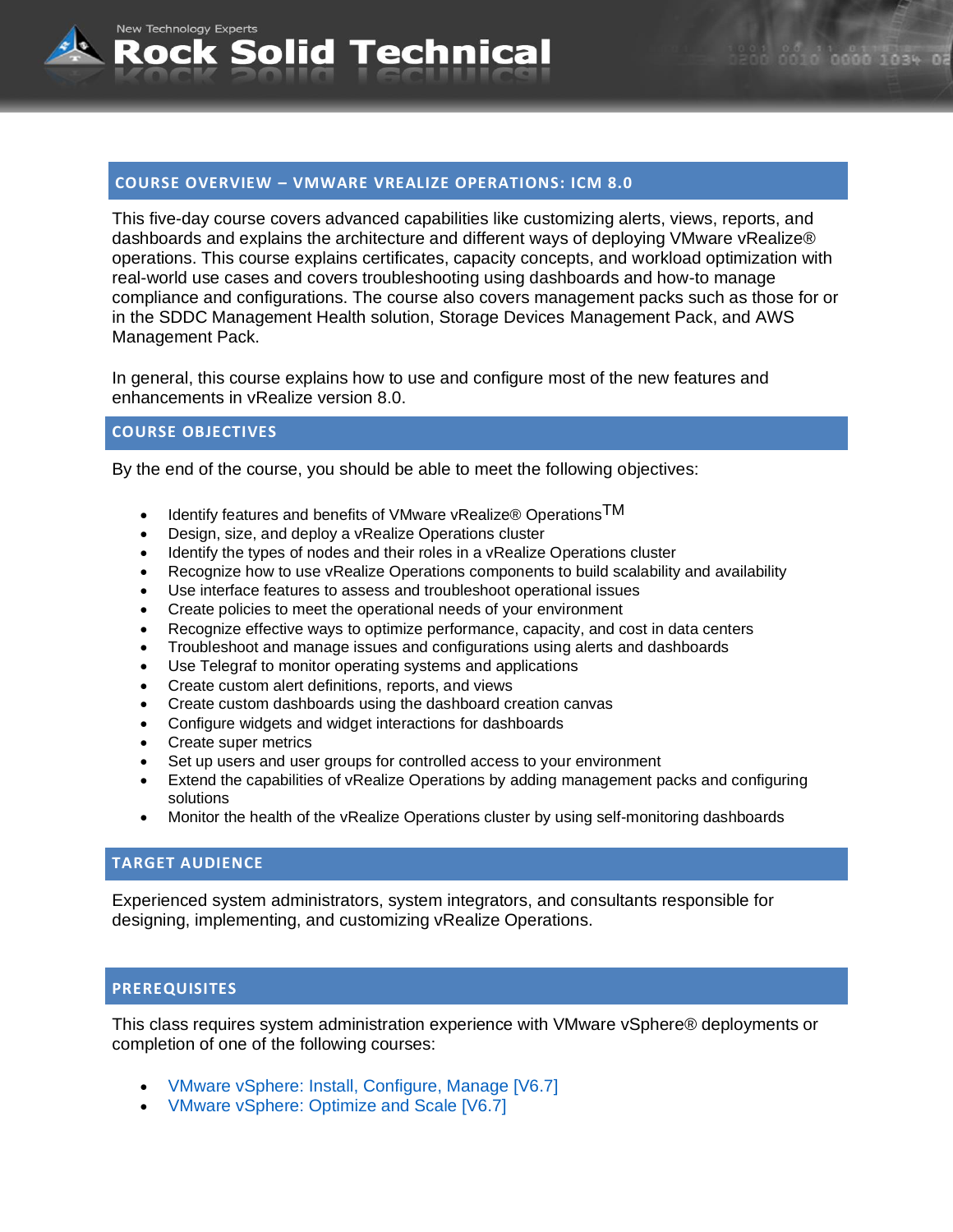

# **COURSE DELIVERY OPTIONS**

- o Classroom
- o Live Online
- o [Onsite](mailto:sales@rocksolidtechnical.com?subject=On-Site%20Inquiry)

#### **PRODUCT ALIGNMENT**

- o VMware vSphere 6.7 U3
- o VMware vRealize Operations Manager 8.0
- o VMware vRealize Lifecycle Manager 8.0

# **Course Modules**

#### **1 Course Introduction**

- Introductions and course logistics
- Course objectives

## **2 User Interface Enhancements**

- Describe how to use vRealize Operations to manage the software-defined data center
- Identify features and benefits of vRealize Operations

## **3 Deploying vRealize Operations**

- Design and size a vRealize Operations cluster
- Install a vRealize Operations cluster
- Configure a vRealize Operations cluster for high availability
- Describe different vRealize Operations deployment scenarios
- Describe how to use vRealize Lifecycle Manager to deploy vRealize Operations

## **4 vRealize Operations Architecture and Certificates**

- Describe the functions of the components in a vRealize Operations node
- Identify the types of nodes and their roles in a vRealize Operations cluster
- Recognize how a node's components interact to achieve scalability and availability
- Identify ways that data is collected and analyzed by vRealize Operations
- Describe vRealize Operations certificates

## **5 vRealize Operations Concepts and Policies**

- Identify the tasks that can be performed in the administration and product user interfaces
- Describe dashboards and their usage
- Use tags to group objects
- Create policies for various types of workloads Explain how policy inheritance works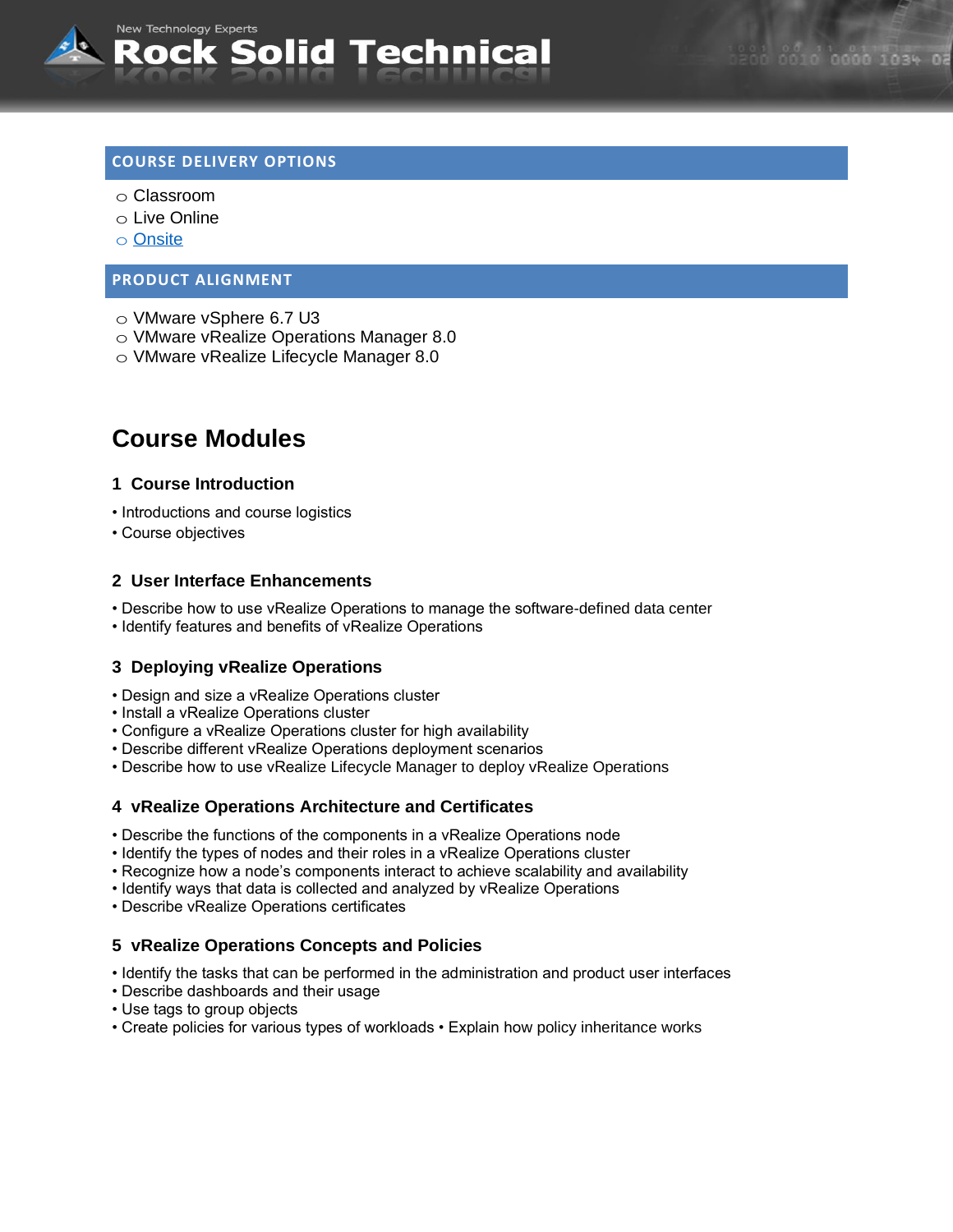

New Technology Experts

- Assess the performance of your environment to determine which data centers need optimization
- Define the business and operational intents for a given data center

Rock Solid Technical

- Automate the process of optimizing and balancing the workloads in data centers
- Report on the results of optimization efforts

## **7 Capacity Optimization and Costing**

- Define capacity planning terms
- Understand capacity planning models
- Assess the overall capacity of a data center and identify optimization recommendations
- Recognize options for rightsizing virtual machines (VMs)
- Run what-if scenarios for adding workloads to a data center
- Run what-if scenarios to plan the migration of workloads to the public cloud

#### **8 Managing Configurations and Troubleshooting Pillars**

- Recognize how to troubleshoot issues by monitoring alerts
- Use step-by-step workflows to troubleshoot different vSphere objects
- Assess your environment's compliance to standards
- View the configurations of VMware vSphere® objects in your environment

## **9 Operating System and Application Monitoring**

• Recognize how the Service Discovery manager and Telegraf fits into the vRealize Operations OS and app monitoring

- Deploy the Application remote collector
- Monitor the operating system and applications by using Telegraf

## **10 Custom Alert Definition**

- Create symptom definitions
- Create recommendations, actions, and notifications
- Create alert definitions that monitor resource demand in hosts and VMs

#### **11 Custom Views and Reports**

- Build and use custom views in your environment
- Create custom reports for presenting data about your environment

## **12 Custom Dashboards**

- Create dashboards that use predefined and custom widgets
- Configure widgets to interact with other widgets and other dashboards
- Configure the Scoreboard widget to use a metric configuration file
- Manage dashboards by grouping dashboards and sharing dashboards with users

#### **13 Super Metrics**

- Recognize different types of super metrics
- Create super metrics and associate them with objects
- Enable super metrics in policies